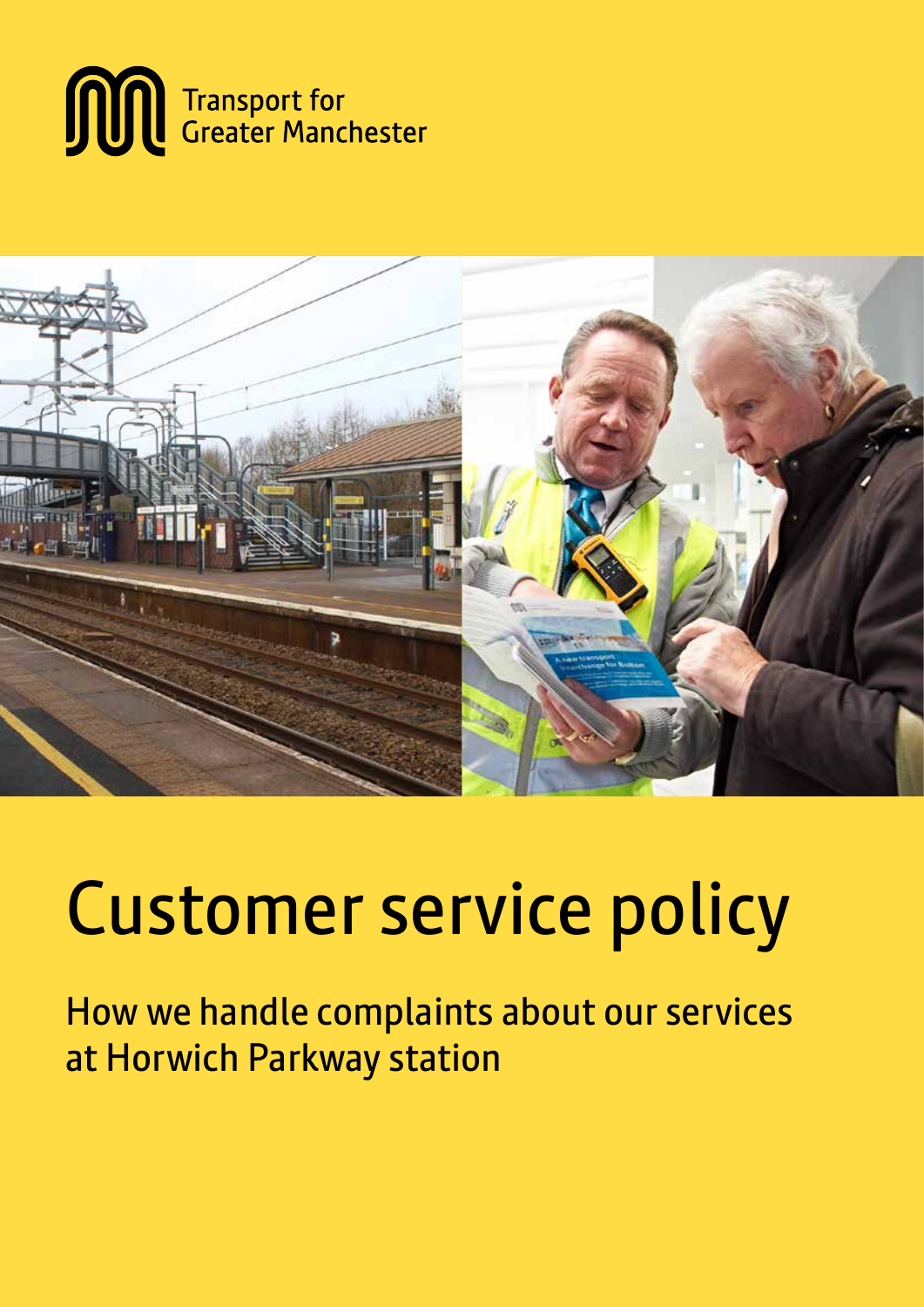#### Contents

| Customers with additional needs or whose first language is not English 6 |       |
|--------------------------------------------------------------------------|-------|
|                                                                          |       |
|                                                                          |       |
|                                                                          |       |
|                                                                          |       |
|                                                                          |       |
| Claiming for losses, personal injury or property damage  11              |       |
|                                                                          |       |
|                                                                          |       |
|                                                                          |       |
|                                                                          |       |
|                                                                          |       |
|                                                                          |       |
|                                                                          |       |
|                                                                          |       |
|                                                                          |       |
|                                                                          |       |
|                                                                          |       |
|                                                                          |       |
|                                                                          |       |
|                                                                          | 16/17 |

### **Customer complaints handling procedure**

**Welcome to Transport for Greater** Manchester. Our complaints handling procedure is designed to provide you with information about the ways you can contact us and the steps we will take to try to resolve your complaint. Transport for Greater Manchester operates and manages Horwich Parkway Station and we are delighted about the transformation we're planning to bring to Greater Manchester.

#### **Introduction**

We put customers at the heart of what we do. Sometimes we can get it wrong and if we do, we want to hear from you to make it right. This document describes what you should expect and the procedures we will adopt when dealing with complaints.

We value customer feedback to improve our services and will provide information to help you comment on our services and facilities. Our complaints handling procedure (CHP) is available on request from our Customer Engagement Team who will give you the link to download it through the website tfgm.com/public-transport/train/contact

A complaint is defined as: "any expression of dissatisfaction by a customer or potential customer about service delivery or about company or industry policy". In addition, the National Rail Conditions of Travel detail your entitlements if the service is not to the standard you expect. These are available from any National Rail staffed station, or online at nationalrail.co.uk/ times fares/conditions-of-travel.aspx

We also consult with Transport Focus and the Office of Rail and Road (ORR) on an annual basis when reviewing and updating our CHP, although our CHP will only be resubmitted to ORR for approval if material changes are required. If you require a copy of the policy in an alternative accessible format such as large print or in another language you can also request this from our Customer Engagement Team (see customer engagement team section).

#### **Principles**

We will ensure that contacting us is easy and our details are well publicised. We will reply to all complaints and claims in a timely and helpful way, addressing each substantive issue raised and acting to put problems right. We train our staff to handle complaints fairly and efficiently; trying to solve any problems there and then.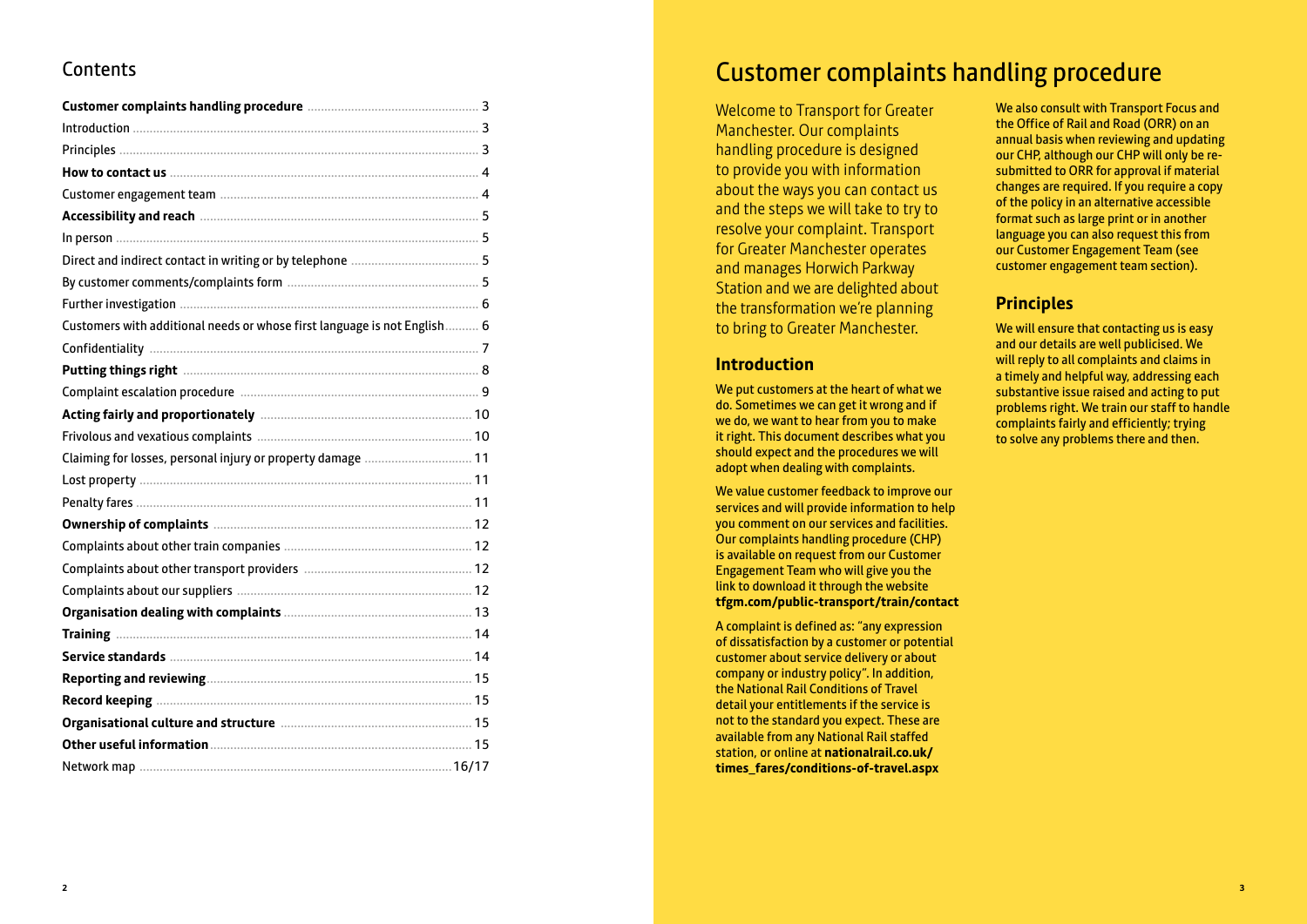### Accessibility and reach

We publish our contact details around the network:

On our 'Station Information' posters displayed at all stations managed by us, we will give the address and telephone numbers of the Customer Engagement Team.

Additionally, our stations will display the contact details of all other principle train operators that operate in the Transport for Greater Manchester area.

#### **In person**

If you are dissatisfied or further investigation is required, then our employees will either tell you how to contact the Customer Engagement Team or help you complete a comments/complaints form, which will then be forwarded to our Customer Engagement Team.

Our Customer Engagement Team will:

- contact you to acknowledge they have received your complaint (you will receive an auto acknowledgement via email/ post); and
- write to you with a full response to your complaint, which we aim to send to you within five working days of acknowledgement but failing that we will get in touch to explain if it will be longer.

Occasionally, we will need more time to investigate your complaint; if so we will write to you within five working days to explain why we need more time and when you will next hear from us.

#### **Direct and indirect contact in writing or by telephone**

You can make direct contact with us by using our website or by writing or phoning our Customer Engagement Team. You can also contact us using the webform available on the website.

Correspondence received by the Customer Engagement Team will be registered on the database and dealt with in the order in which it is received.

#### **By customer comments or complaints form**

Customer comments/complaints forms are available online and when requested from our managed station(s) or from any Transport for Greater Manchester Travelshop. At our Transport Interchanges staff will direct you to the online link or to the Customer Engagement Team contact number.

Online list of Travelshop locations **tfgm.com/public-transport/travelshops**

### How to contact us

We empower and encourage our staff to resolve any problems or complaints that you may have about our service immediately so if you can please do speak to our staff in the first instance. If they are unable to resolve the matter, the help of a manager or supervisor may be required. However, if they cannot fully resolve the issue, please contact our UK based Customer Engagement Team, who can assist you.

#### **Customer engagement team**

Our Customer Engagement Team is responsible for handling all customer enquiries and complaints by email, telephone, letter or web form. Our Customer Engagement Team is there to help you and there are several ways to get in touch:

#### By phone **0161 244 1000**

Open Monday to Friday: 7am to 8pm Weekends and bank holidays: 8am to 8pm (outside of these hours callers will be met with a recorded message which clearly sets out opening times).

#### Webform **tfgm.com/contact-form**

Twitter **@OfficialTfGM**

By Email **customer.relations@tfgm.com**

Social Media links **news.tfgm.com/contactus/social-media** Our social media team may send a link regarding any complaints that require investigation, so you can get in touch with the Customer Engagement Team for a more detailed and personal response.

By Post

**Complaints and enquiries Transport for Greater Manchester 2 Piccadilly Place Manchester M1 3BG**

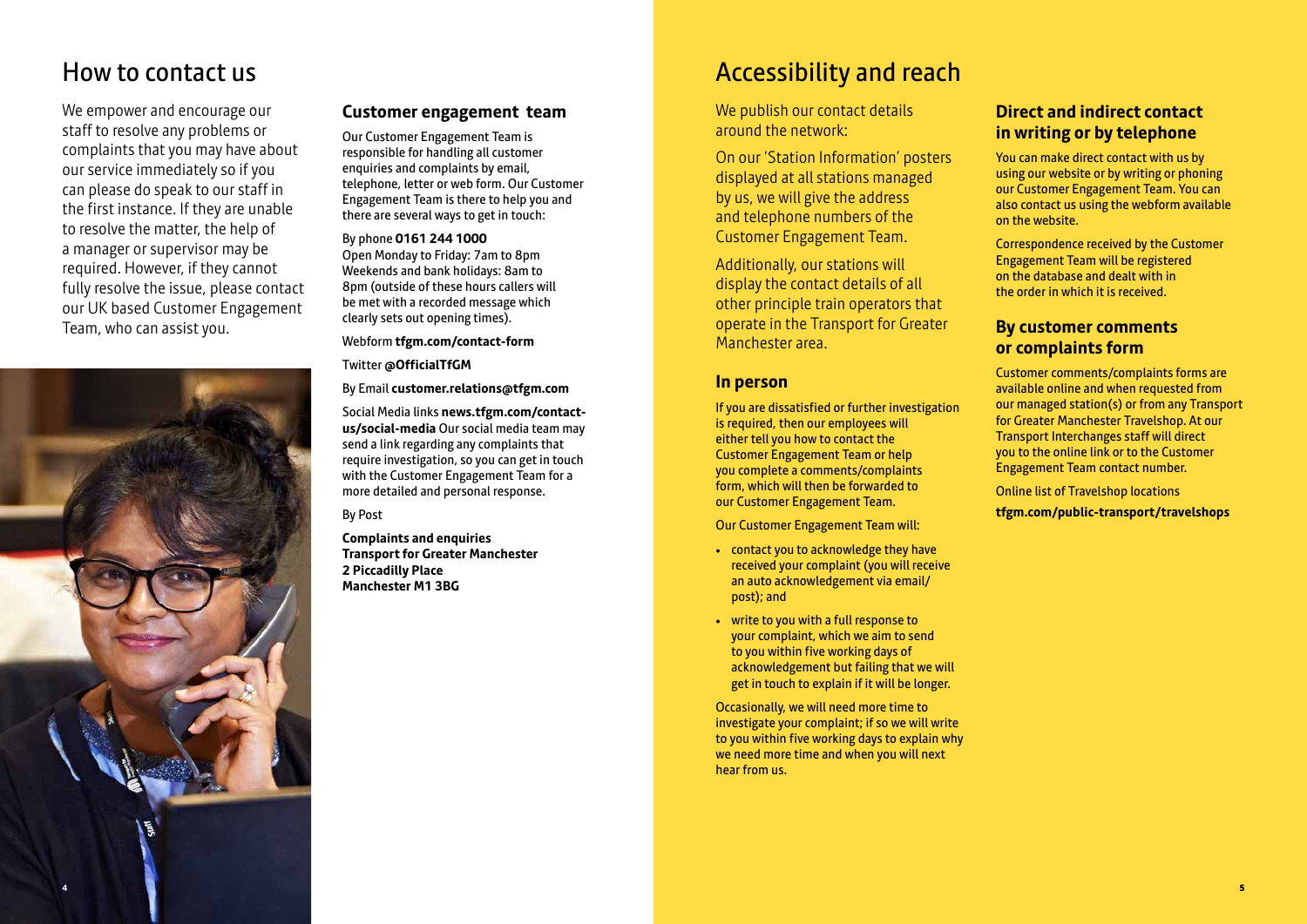#### **Further investigation**

The Customer Engagement Team will arrange a full and fair investigation of your complaint wherever necessary . We will investigate complaints thoroughly, seeking clarification from you when necessary .

The more information you give us about your complaint, the sooner we can get back to you with a full reply . Please ensure you include the following details:

- The time and date of your journey .
- A detailed description of the series of events that took place .
- The stations you travelled to and from .
- Copies of your tickets and any other documents that might help us identify trains or staff involved (this is not essential but helpful where possible) .
- Any additional information that you feel will help us investigate the complaint .

Once we understand the key issues, we will identify facts that need to be checked . We will collect evidence and interview employees if required . Our objective analysis will include a review of all relevant policies and procedures . We will form a fair and unbiased view about what you should have expected and what happened in practice .

We will give you a full explanation, detailing our findings and where appropriate offer an apology and look to improve our service . If the failure occurred at our station or as a result of a member of TfGM staff which caused consequential financial loss our team will investigate, if necessary, an appropriate level of compensation may be offered . The explanation will be provided in plain English and free from jargon .

If your complaint includes more than one issue, we will deal with each one this way . We log every complaint with a unique reference number on our database . This means that we can keep track of our progress in dealing with your complaint and check that we're keeping to our targets for response time .

We will also ensure that the right people within our organisation investigate to help us resolve a complaint and to make sure that we work to prevent a reoccurrence in the future .

If detailed investigations are required, we will let you know if there is a delay and keep you updated but will endeavour to adhere to our normal timing commitments wherever possible .

#### **Customers with additional needs or whole first language is not English**

We understand some people have specific requirements or their first language is not English and they may have difficulty communicating with us . We handle these cases sensitively and give our responses in an appropriate format . We are happy to correspond with you through your preferred means of communication (such as telephone, letter, email) . We can also provide documentation in printed copy, large print and audio formats within seven working days of your request . For any other alternative formats, please contact our Customer Engagement Team . Alternatively, we can accept complaints or feedback from guardians, carers or support workers on your behalf (with your permission or authority) .

#### **Confidentiality**

We will respect confidentiality in line with the General Data Protection Regulation (GDPR) . If you contact us but your complaint relates to the goods or services of another train operating company then we will send your complaint on to them in a timely manner .

We will let you know when we send it on and supply contact details for the train operator concerned . Your details may also be forwarded to the Customer Engagement Team by other train operating companies, and by National Rail Enquiries in order for us to fulfil our obligation to respond to you . This may happen if a journey involves more than one train operator or if your case is escalated to Transport Focus .

Your personal details, or details about your complaint, will not be shared with third parties unless we have your consent in writing or it is necessary to fulfil our own obligations . These obligations may be to Members of Parliament, the Department for Transport, other train operators, Transport Focus or the Office of Rail and Road . This includes other bodies carrying out statutory duties such as the police .

We will only use the information you provide as permitted by the General Data Protection Regulation (GDPR), and we will only share or disclose your information in accordance with the DPL and will obtain your consent where we are required to do so . We will only use third parties to process information where we are satisfied that they comply with these standards and can keep your data secure . Full details are provided in our Privacy Policy, which can be found on our website **tfgm.com/privacy-policy.**

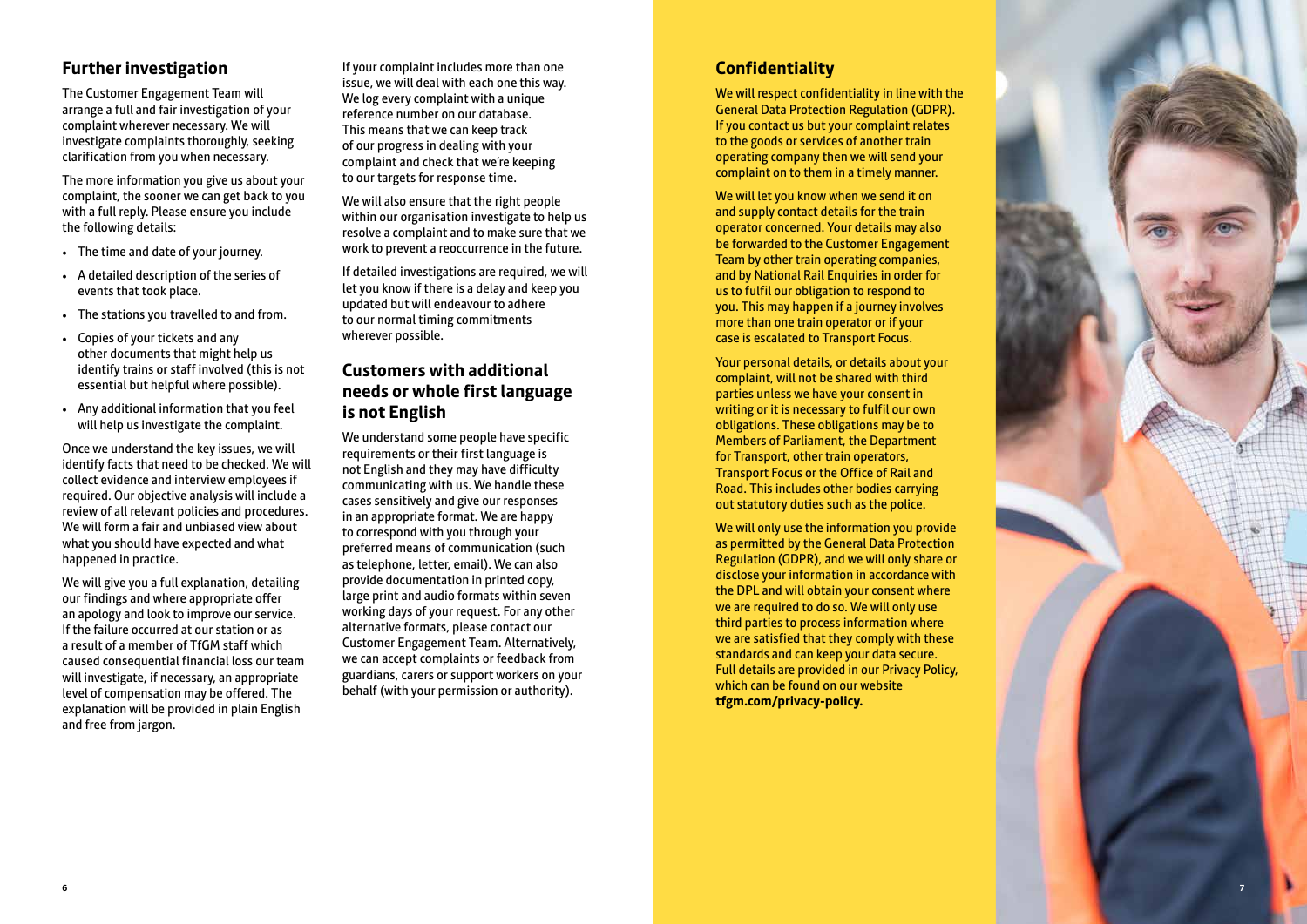# Putting things right

We will contact you to acknowledge that we have received your complaint (you will received an auto acknowledgement via email); and write to you with a full response to your complaint, which we aim to send to you within five working days of acknowledgement but failing that we will get in touch to explain if it will be longer.

Occasionally, we will need more time to investigate your complaint; if so, we will write to you within five working days to explain why we need more time and when you will next hear from us . TfGM is required to provide a full response to 95% of all complaints within 20 working days .

Although our commitment (key performance indicator) is to make a full response to 90% of all complaints within five working days of acknowledgment .

Our objectives are:

- To provide a response which is easy to understand .
- To fully investigate all complaints in a sympathetic, fair, timely and courteous manner .
- To provide consistency in approach throughout the company when responding to customers .
- We will only consider a complaint as resolved when we have no outstanding actions to perform .

#### **Complaints escalation procedure**

Please give us the opportunity to try to resolve your complaint . If you feel that our written response has not resolved your complaint, you can reply to our Customer Engagement Team . They will arrange for the appropriate senior manager to review your complaint before writing to you with a final response .

Additionally, you have the right to appeal to the Rail Ombudsman . The Rail Ombudsman is there to help resolve unresolved complaints/disputes . It's free to use their services and they are independent of the rail industry . They don't take sides, but just look at the evidence available . They will help us both to try to reach an agreement, but if this doesn't happen, they will decide based on the evidence they've received . If you agree with their decision, then we must act on what they say .

You can appeal to the Rail Ombudsman if:

- You're unhappy with our final response to your complaint which will be contained in a letter or email (sometimes called a 'deadlock letter'); or
- We haven't resolved your complaint within 40 working days of receiving it; and
- No more than 12 months have passed since we sent you our final response .

There are some complaints that the Rail Ombudsman won't be able to look into, for example if it's about the way one of our services has been designed, industry policy, or if your complaint relates to an event which took place before the Rail Ombudsman service was established in 2018 .

If possible, they will transfer your complaint to another organisation that may be able to help you further such as Transport Focus, the independent consumer watchdog for the rail industry .

They will independently review your complaint and where appropriate, follow things up on your behalf.

The Rail Ombudsman can be contacted via:

Website **railombudsman.org**

Webform **railombudsman.org/contact-us/**

Telephone **0330 094 0362**

Textphone **0330 094 0363**

Email **info@railombudsman.org**

Twitter **@RailOmbudsman** 

Post:

**FREEPOST-RAIL OMBUDSMAN Rail Ombudsman 1st Floor Premier House Argyle Way Stevenage Hertfordshire SG1 2AD** 

The Ombudsman Contact Centre Team are available Monday to Friday 9am – 5pm

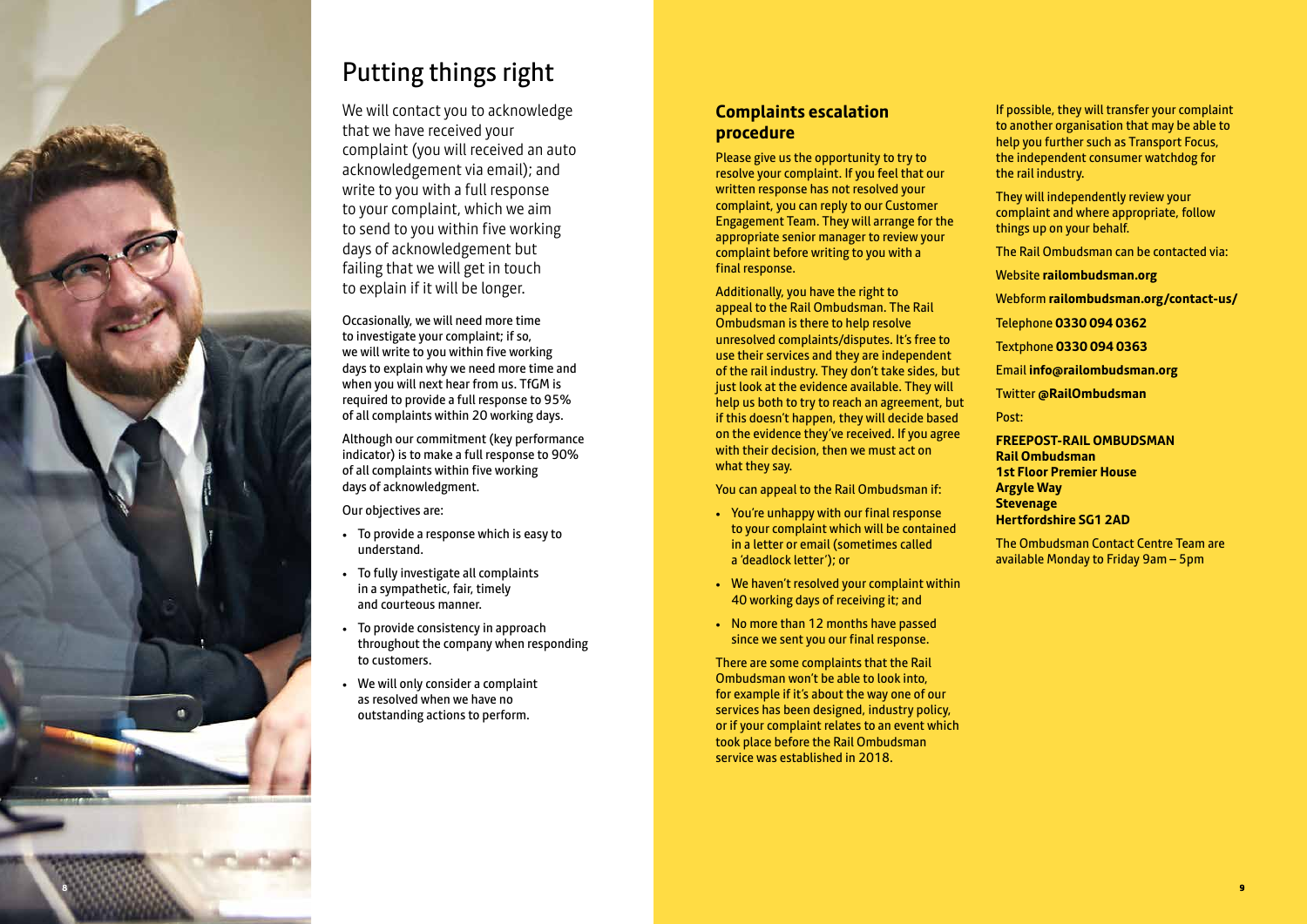# Acting fairly and proportionately

When reviewing complaints, we will form a fair and unbiased view about what you should have expected and what happened in practice. Some complaints can be resolved easily and quickly. However, for more complicated or serious complaints we will investigate fully the issues raised.

This will include:

- Analysis of the complaint.
- Evidence gathering.
- Analysis of evidence.
- Determining what should have happened.
- Identifying the cause of the failure.
- Response and lessons learned.

#### **Frivolous and vexatious complaints**

We reserve the right to terminate any correspondence or communication that we reasonably deem to be abusive, bullying, repetitive, frivolous or vexatious, and which specifically diverts resources and affects the operation of the Customer Engagement Team. This decision will be made by our Customer Engagement Team Manager. We will consult with Transport Focus when considering whether to deem a complaint as frivolous or vexatious.

Please also note that in cases where complaints are terminated on these grounds the complainant will be advised of the contact details of the Rail Ombudsman for further assistance as required.

The Rail Ombudsman will assess each claim on its merits and more information on it process and remit can be found on the website **railombudsman.org**

#### **Claiming for losses, personal injury or property damage**

If you need to claim for losses, property damage or personal injury, please write to or email our Customer Engagement Team. Please also make our staff aware straight away of any injury or damage that you or your property sustains whilst travelling through our stations. Letting our staff know if there has been an issue will allow them to make areas safe and prevent anyone else suffering injury or damage.

Where possible, we will aim to resolve your complaint personally but there are times when we may need to pass your details on to our claim handlers. If this is required, we will ensure that this is done and inform you of the status of your case. The rail industry has a statutory arrangement, called the Claims Allocation and Handling Agreement (CAHA). Claims for losses, property damage or personal injury should be made in writing to our Customer Engagement Team who will acknowledge it within five working days and ensure it is forwarded promptly to our claims team. The rail industry must comply with the CAHA and your claim will be dealt with in accordance with this agreement.

#### **Lost property**

There is nothing worse than leaving things behind. We want to reunite you with your lost or mislaid items as quickly as possible. If you think that you have left something at our station, contact us and we'll search all of the items handed in.

To report a lost item please contact staff at our station, or alternatively contact the Customer Engagement Team (see page 4 for contact details). When you report a piece of lost property, there are a few things that we will need to help us track down your things. The following details are therefore really useful:

- Your departure or arrival time at our station.
- The time and date of your journey.
- A good description of your lost item including size, colour, make and any distinguishing features.
- Your name and contact number.

#### **Penalty fares**

Transport for Greater Manchester does not deal or handle Penalty Fares Notices or payments. If you have received a Penalty Fare Notice, please refer to the appeals body detailed on the notice.

You can find contact details and how to appeal or pay a notice at **penaltyservices.co.uk** or write to:

**Penalty Services Ltd 12 Deben Mill Business Centre Old Maltings Approach Melton Woodbridge Suffolk IP12 1BL**

Please ensure that you quote your reference number on all correspondence.

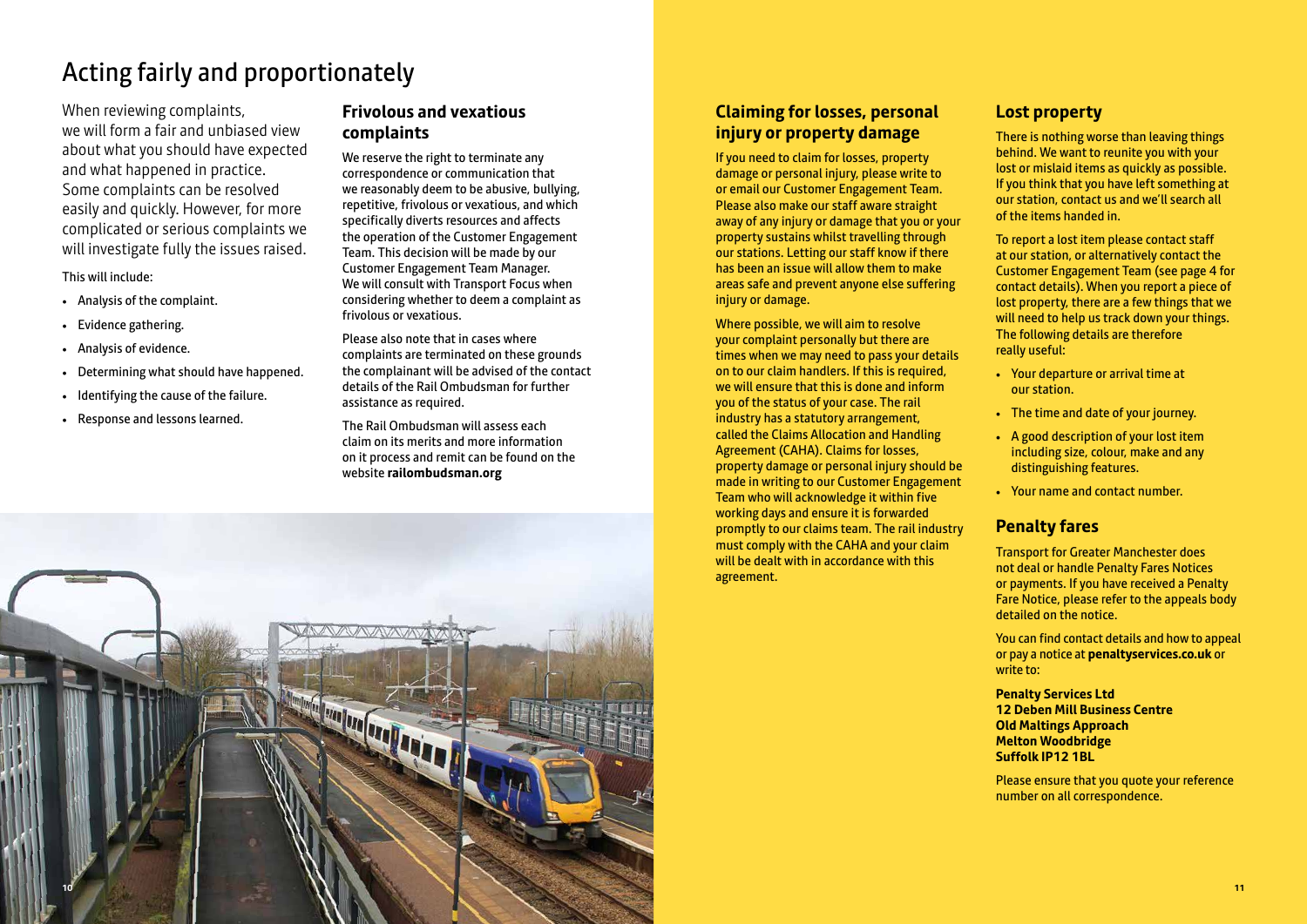# Ownership of complaints

We will respond directly to complaints made about the stations we manage. We will also deal with all complaints relating to ticket sales when we have sold the ticket. If you have bought the ticket from a third-party retailer or another train company, you should direct your complaint to them in the first instance.

#### **Complaints about other train companies**

Complaints referring or relating to another station operator, Network Rail operated station or a train company that are brought to our attention (but do not relate to Horwich Parkway station), will be acknowledged in the normal way:

- You will be advised that your comments have been sent on to the relevant organization.
- Their contact information will be given in our response to you.
- The correspondence will be forwarded to the relevant company within five working days of receipt.
- We will request that they respond directly to you, and ensure we contact you to confirm this has been carried out.

If your complaint involves a journey that features more than one rail company and directly relates to Horwich Parkway station, we will liaise with the other companies involved to ensure you receive a coordinated response to ensure there is one point of contact.

#### **Complaints about other transport providers**

If complaints relate to other transport providers (e.g. a bus operator or tram operator), we will explain this in our reply to you and provide the contact address you need. If the complaint refers to another non-transport organisation, we will also explain this in our reply and try to provide you with the contact address you need.

#### **Complaints about our suppliers**

If you make a complaint which relates to a third party supplier who is acting on behalf of us (e.g. car park management, security, cleaning staff or suppliers of rail replacement services), we will work with the provider to thoroughly investigate the details of your complaint and co-ordinate a response accordingly.

## Organisation dealing with complaints

The Customer Function through the Customer Engagement Team is managed by the Casework Manager and is responsible for handling complaints. If you make a complaint or provide feedback to us by any contact method, including third party intermediaries (e.g. Resolver), we will enter details, and a full record of any contact made, onto our confidential Customer Management System.

Our team of fully trained Customer Engagement Team employees will review every contact to identify if the content is a complaint about our service. Details are then passed onto the appropriate management team for investigations as well as producing reports. These are then analysed for service improvements and regulatory monitoring.

Electronic forms of all our contact data are held for no longer than six years. If you haveprovided a daytime telephone number, we may try and contact you by phone to resolve the issue, or obtain further information about your complaint, to assist in the investigation. We will undertake a full and fair investigation into your comments and make every effort to provide answers or explanations to the issues you raise. Wherever possible, a complaint will be handled by an individual member of the team, from receipt to reply.

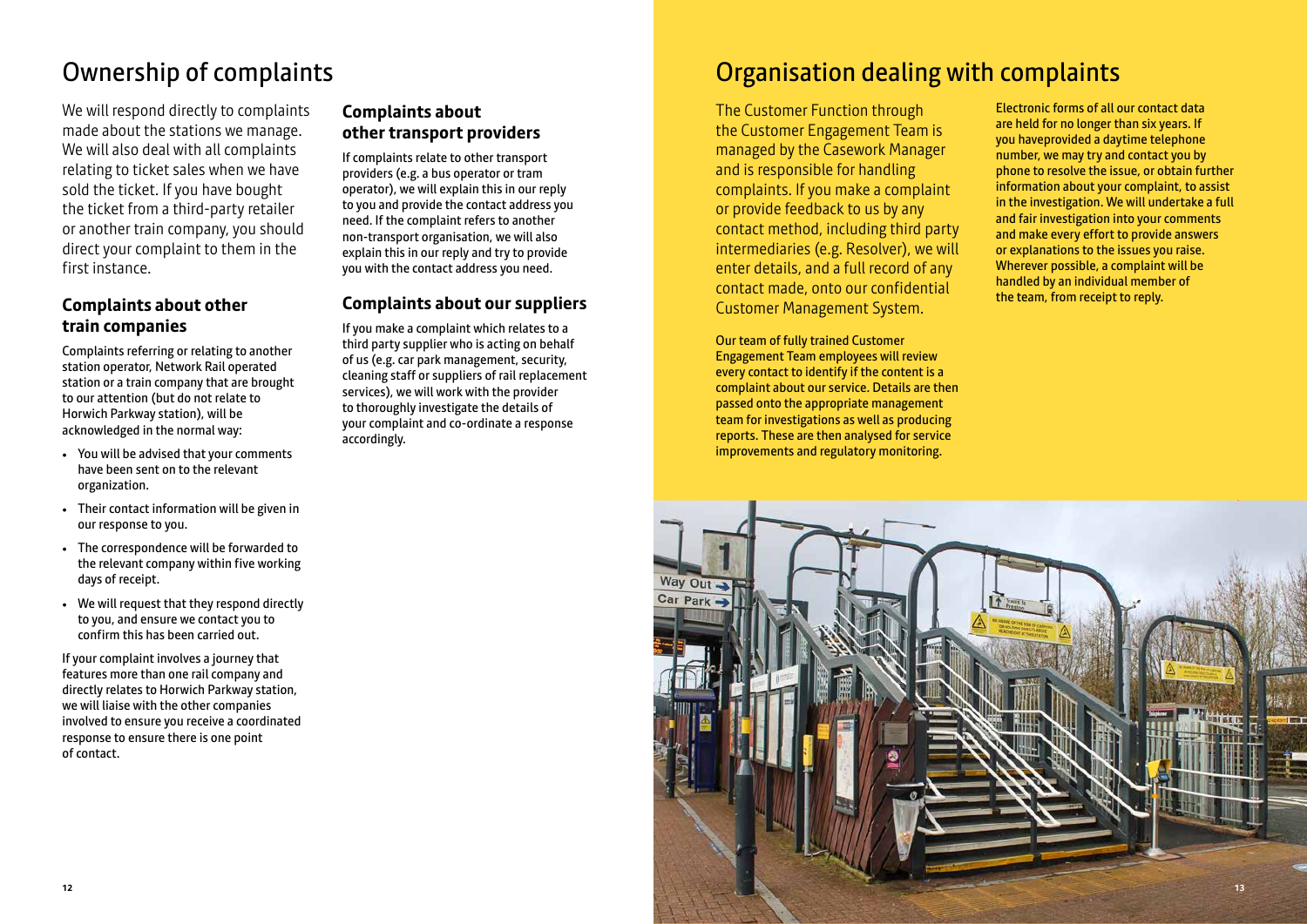# **Training**

We are committed to ensuring that all our staff have the required knowledge, skills andempowerment to deal with a complaint about our services. We have an extensive training regime that looks at customer service and we recruit individuals that have the skills to sympathetically deal with a complaint. All employees receive ongoing periodic training to ensure their skills are up to date.

Customer Engagement Team employees receive specific training on our commitments in our Complaints Handling Procedure. TfGM will ensure continued awareness of the contents of the CHP are understood and practiced with all staff who interact with customers (such as our customer engagement team and station staff). This will be carried out in staff inductions and yearly online refresher briefing sessions.

Ongoing training is also provided to ensureour staff handling complaints have the capabilities and competencies to deliver an excellent complaints handling service; this includes telephone/letter writing skills, complaints investigation and resolution skills.

# Service standards

We use traditional and innovative channels to collect qualitative and quantitative data to drive customerfocused improvement. The data we gather from direct feedback, complaints, customer satisfaction research and surveys, passenger surveys, stakeholder services, online communities and customer panels helps us truly understand what our customers need and how we can improve our services. These insights are used to inform strategy, make decisions and ensure continuous improvement. TfGM adhere to the ORR Complaints Handling Procedure (CHP) guidance complaint handling service standard see page 7. Please see our website for full details: **tfgm.com/complaints**

#### **The identification of systematic issues and problems**

Customer complaints are collated centrally and used as a source of intelligence and lessons learnt. This helps identify any trends and emerging issues that may need to be addressed.

Complaints about individual staff members will be carefully looked at to identify the wider context surrounding the particular complaint.

TfGM will review any wider issues that may play a role in the wider context of events.

Where complainants have alleged they have sustained an injury as a result of TfGM operations, consideration will be given as to whether the incident is reportable to ORR under the Reporting of Injuries Diseases and Dangerous Occurrences Regulations 2013 (RIDDOR).

### Reporting and reviewing

We often undertake a review of the services we provide which includes statistical feedback regarding the types of complaints and feedback we receive. This statistical feedback is shared with and used by ORR, Transport Focus and Department for Transport so that we can be benchmarked against other operators and ensure we are dealing with complaints in a way that is fair and transparent.

We also carry out regular reviews of our Complaints Handling Procedure and update it as and when there are any changes to our systems or processes. Reviews will be carried out in consultation with Transport Focus and ORR. We will continue to actively monitor our CHP to make sure that it is effective and continues to comply with industry changes.

### Record keeping

TfGM record keeping is set out on our website (see web address below), this details how we collect customers' information. Including: the purposes, the types of personal data and who we share it with. It also details our legal requirements and sets out how we will secure your information under our privacy policy.

**tfgm.com/privacy-policy/customerrelations**

**tfgm.com/privacy-policy**

### Organisational culture and structure

Customer experience sits at the very heart of Transport for Greater Manchester's organisational culture. Our structure and internal reporting processes allow for escalation of concerns and a business-wide understanding of areas to improve, as well as a shared vision of our goal to deliver seamless multi-modal travel that drives positive customer journeys.

We believe in an open and honest relationship with our customers, acknowledging the vital impact our staff have on your experience and empowering them to make decisions and actively resolve issues in their remit.

# Other useful information

The Assisted Travel Policy will give further information on our policies for supporting disabled customers. Practical information on planning journeys can be found on our website **tfgm.com/accessibility**

Please contact our Customer Engagement Team if you require these in alternative formats by post.